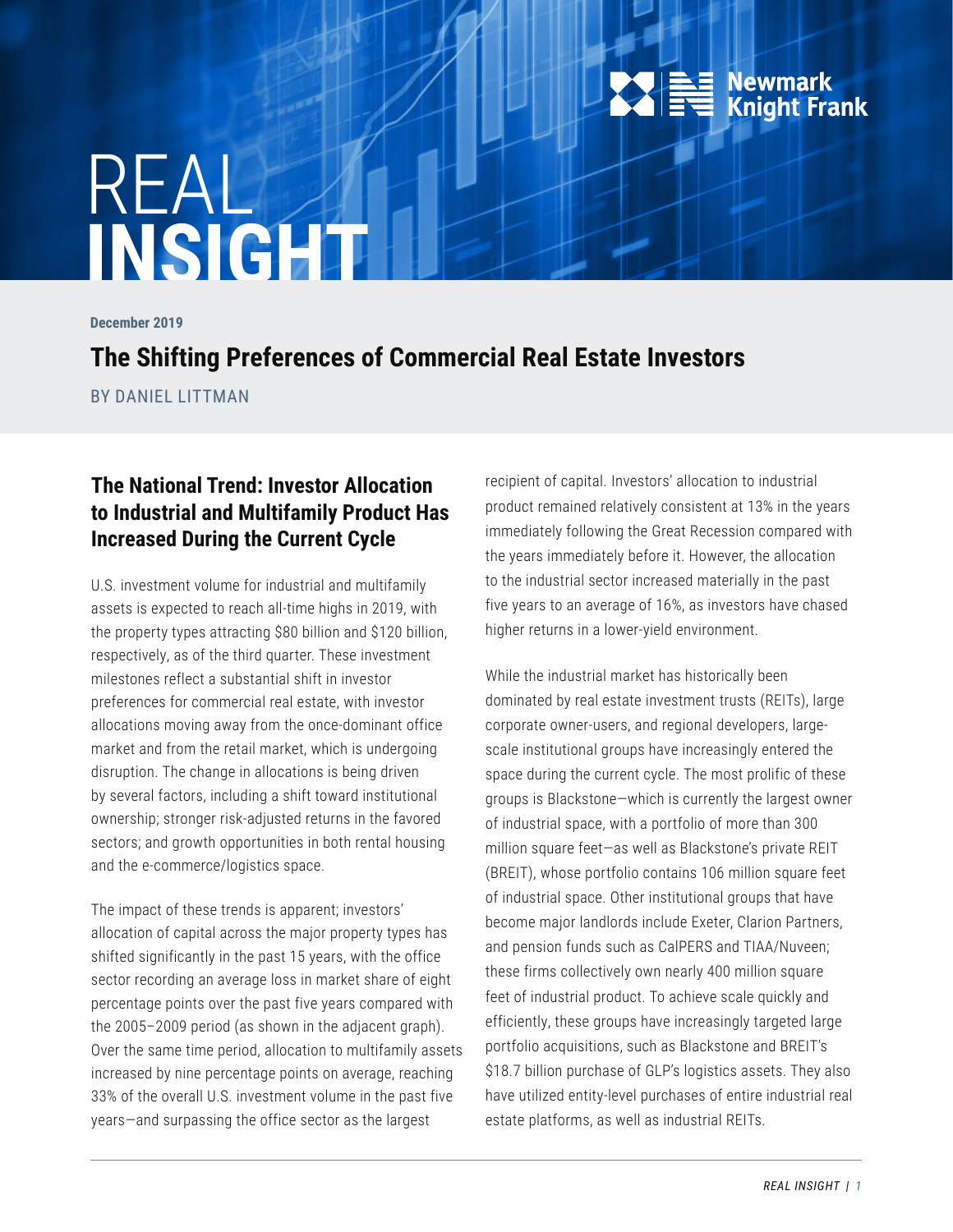

#### **Allocation of U.S. Commercial Real Estate Investment Capital by Property Type**

*Source:* Data by Real Capital Analytics; graphic by NKF Research

Similarly, the multifamily market has also managed to attract a greater amount of institutional capital in the current cycle from groups such as Blackstone, Starwood and Brookfield, which have joined REITs and regional owner-operators as the dominant source of capital. According to Real Capital Analytics, \$54.6 billion in investment volume was recorded from institutional groups in 2018 alone, representing 30% of the overall multifamily volume. This compares to \$42.9 billion in institutional investment at the last cycle's peak in 2007, which represented 20% of overall multifamily volume.

Underscoring the surge in investment volume for both industrial and multifamily assets has been consistently higher risk-adjusted returns, which have become more important as yields have compressed across all asset classes. Industrial properties have recorded the highest total returns, averaging 12.9% across showroom, warehouse, manufacturing and flex subtypes over the past 10 years (as shown in the adjacent graph). These returns have been driven by high levels of rental and net operating income (NOI) growth, particularly in the largest gateway markets, where tenant demand for last-mile product in service of e-commerce is the strongest. Multifamily returns were the second-highest, at 10.3% across garden, low-rise and high-rise properties nationally. While high levels of NOI growth also are responsible for multifamily returns, employment and population growth in secondary markets particularly in the Sunbelt—have helped support high total returns. Additionally, younger age cohorts are more transient than in previous cycles and are willing to move to secondary markets for better economic opportunities and lower costs of living.

## **Featured Market: Phoenix**

Few metro areas in the United States compare to Phoenix in terms of the strength of underlying industrial and multifamily market fundamentals, and the rate at which the buyer pool has become more institutionalized. In addition to population-driven demand that has supported the logistics and distribution warehouse product types, Phoenix has become one of the largest markets for flex/ industrial and data center properties catering to the largest technology firms. This has helped propel investment sales volume to \$2.4 billion in the past 12 months—a 16.5% increase over the prior 12 months—and rental rates by 31.3% over the past five years.